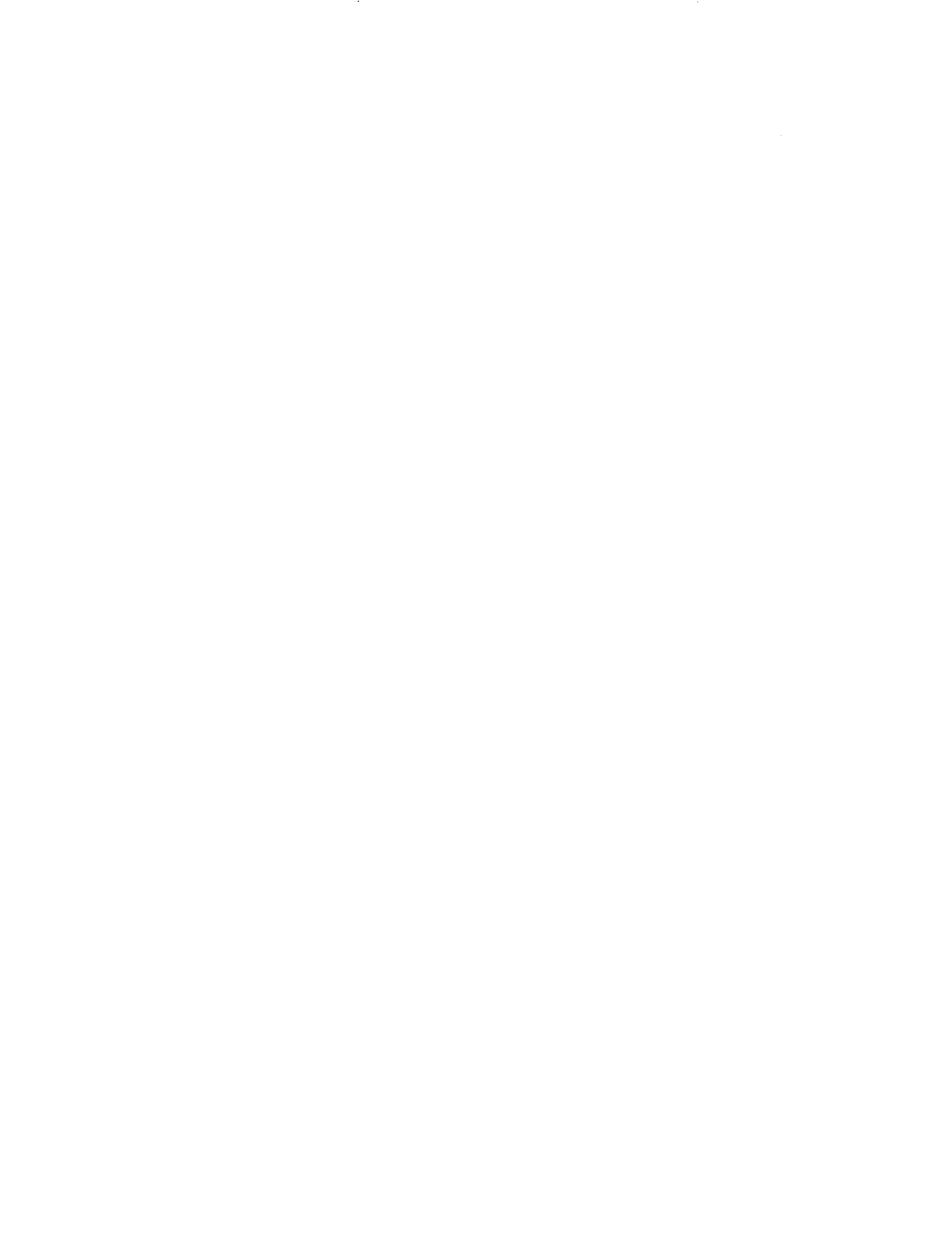# I. Call to Order

Chairman Olesky called the meeting to order at 2:00 P.M. A quorum was established. Six (6) voting members were present.

#### II. Pledge of Allegiance and Invocation

The Pledge of Allegiance was recited and Invocation was held.

# III. Approval of Agenda

Change: IV. Approval of September 24, August 20 and June 18, 2014 Minutes

Vice-Chairman Brougham moved to approve Agenda as amended Second by Mary Bilk. Motion carried unanimously;  $6 - \theta$ .

#### IV. Approval of September 24, August 29 and June 18,2014 Minutes

Vice-Chairman Brougham moved to approve September 24, August 29 and June 18, 2014 Minutes as presented. Second by Mary Bills. Motion carried unanimously;  $6 - \theta$ .

V. Staff Highlights (None)

#### VL New Business

# A. Request for Dog Park at Golden Gate Community Park

Shirley Stewart and Holly Parkes made a request for consideration of adding an off-leash dog run space in the Golden Gate Community Park off Santa Barbara. The Golden Gate Community Park Dog Run Proposal dated October 15,2014 was distributed. (See attached)

#### **Public Speakers**

Robert Thompson spoke on other dog parks available but not close by, especially for elderly people use.

Discussions ensued on where the best places for an off-leash dog run could be added. Noise levels were included in discussions.

Vice-Chairman Brougham directed Staff to review the process of adding a dog park.

Jeanine McPherson Hogle stated the process begins with a recommendation from PARAB would start the review of a dog park.

Vice-Chairman Brougham moved Staff rcsearch and bring back information regarding costs and space. Second by Dave Saletko. Motion carried unanimously;  $6 - \theta$ .

The petitioners stated they would be open to fund raise.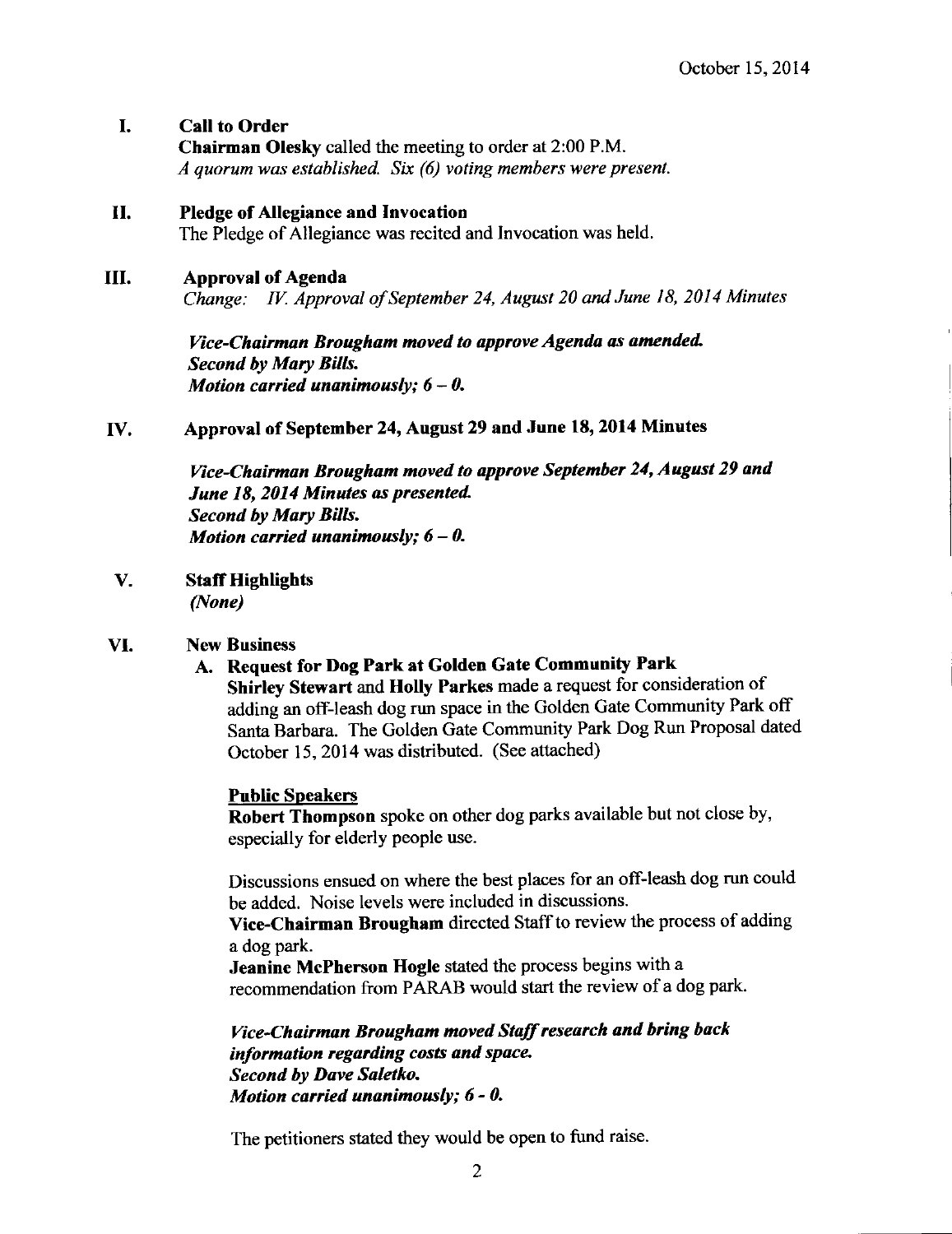in the top in the

 $\label{eq:2.1} \frac{1}{\sqrt{2}}\left(\frac{1}{\sqrt{2}}\right)^{2} \left(\frac{1}{\sqrt{2}}\right)^{2} \left(\frac{1}{\sqrt{2}}\right)^{2} \left(\frac{1}{\sqrt{2}}\right)^{2} \left(\frac{1}{\sqrt{2}}\right)^{2} \left(\frac{1}{\sqrt{2}}\right)^{2} \left(\frac{1}{\sqrt{2}}\right)^{2} \left(\frac{1}{\sqrt{2}}\right)^{2} \left(\frac{1}{\sqrt{2}}\right)^{2} \left(\frac{1}{\sqrt{2}}\right)^{2} \left(\frac{1}{\sqrt{2}}\right)^{2} \left(\$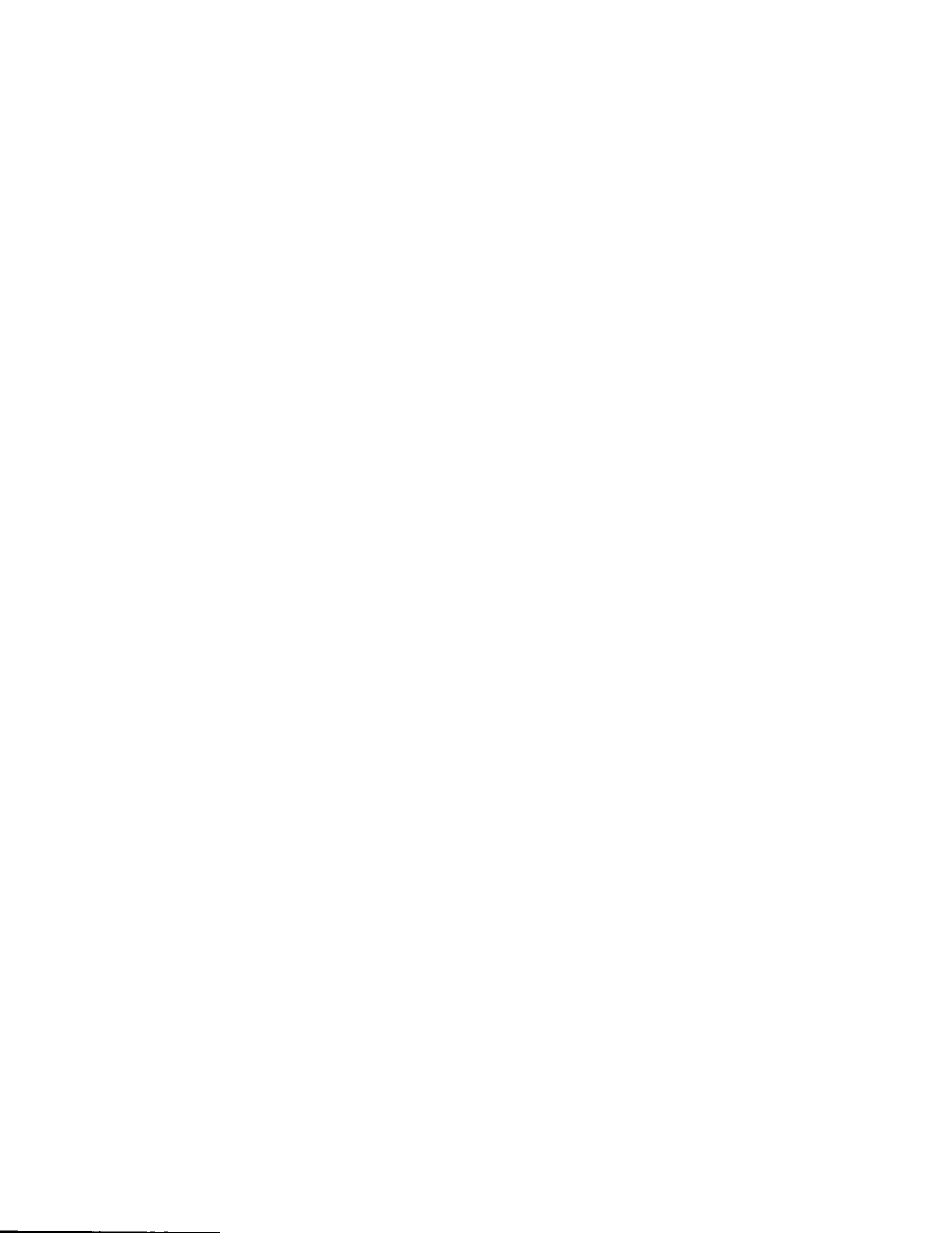Staff will provide costs and available space in January.

#### B. Recommendations for PARAB Advisory Board

The County Attorney's Office provided Advisory Board Applications completed by the applicants below:

- 1. Rebecca Gibson-Lanel
- 2. Ski Olesky

3. Phil Brougham

4. Mary Bills

Vice Chairman Brougham moved to make recommendation the applications for Rebecca Gibson-Lamel, Ski Olesky, Phil Brougham and Mary Bills be approved to serve on the PARAB. Second by Mary Bills. Motion carried unanimously;  $6 - 0$ .

#### C. Recomnendation to Approve Amendment to Zoo Lease

Staff distributed and reviewed an Executive Summary - Recommendation the Board of County Commissioners approves and executes a Third Amendment to the Lease Agreement with Naples Zoo, Inc. redefning the leased area. (See attached)

The Amendment has been reviewed and approved by the County Attorney's Office and the Parks and Recreation Department.

Mary Bills moved PARAB endorse the Third Amendment to the Zoo Lease. Second by John Fuchs. Motion carried unanimously;  $5 - 1$ . McMurdo Smith opposed.

VII. Old Business (None)

# VIII. Adopt a Park

David Saletko reported standing water on a couple of fields at Pelican Bay Park, Clam Pass, parking at Wiggins Pass and Cocohatchee River Park

John Fuchs left at 2:55 PM.

Pelican Bay Park

Jeanine McPherson Hogle explained the change in fields to green space at Pelican Bay Park was a safety issue due to the lack of adequate parking. Clam Pass

. Bathrooms were clean but look old. Staff reported the deck and bathrooms upgrades are being considered with TDC tunding.

Parkine at Wiggins Pass

. Plants need to be trimmed at west end and alons the sidewalks.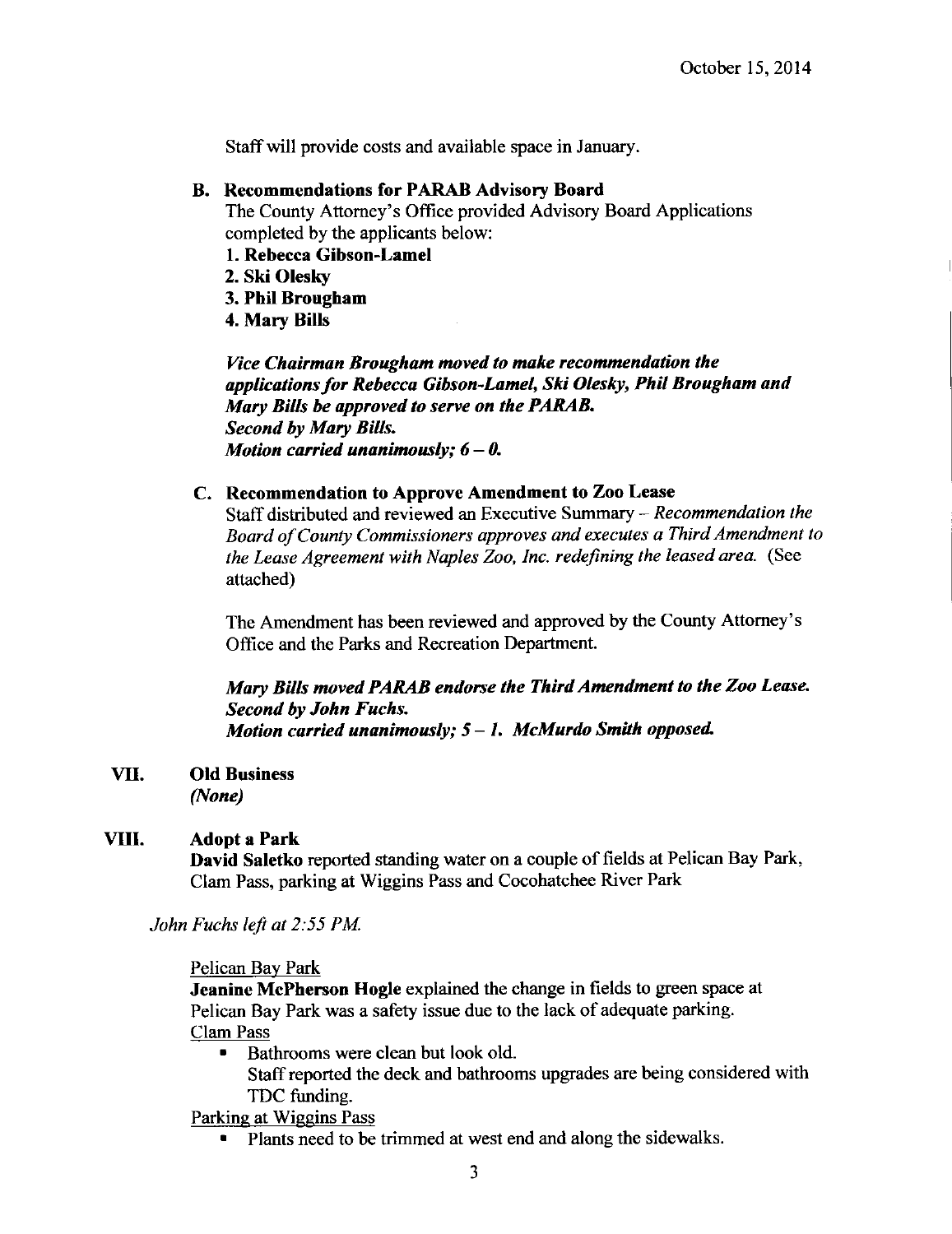$\mathcal{N}_{\mathrm{c}}$ - 77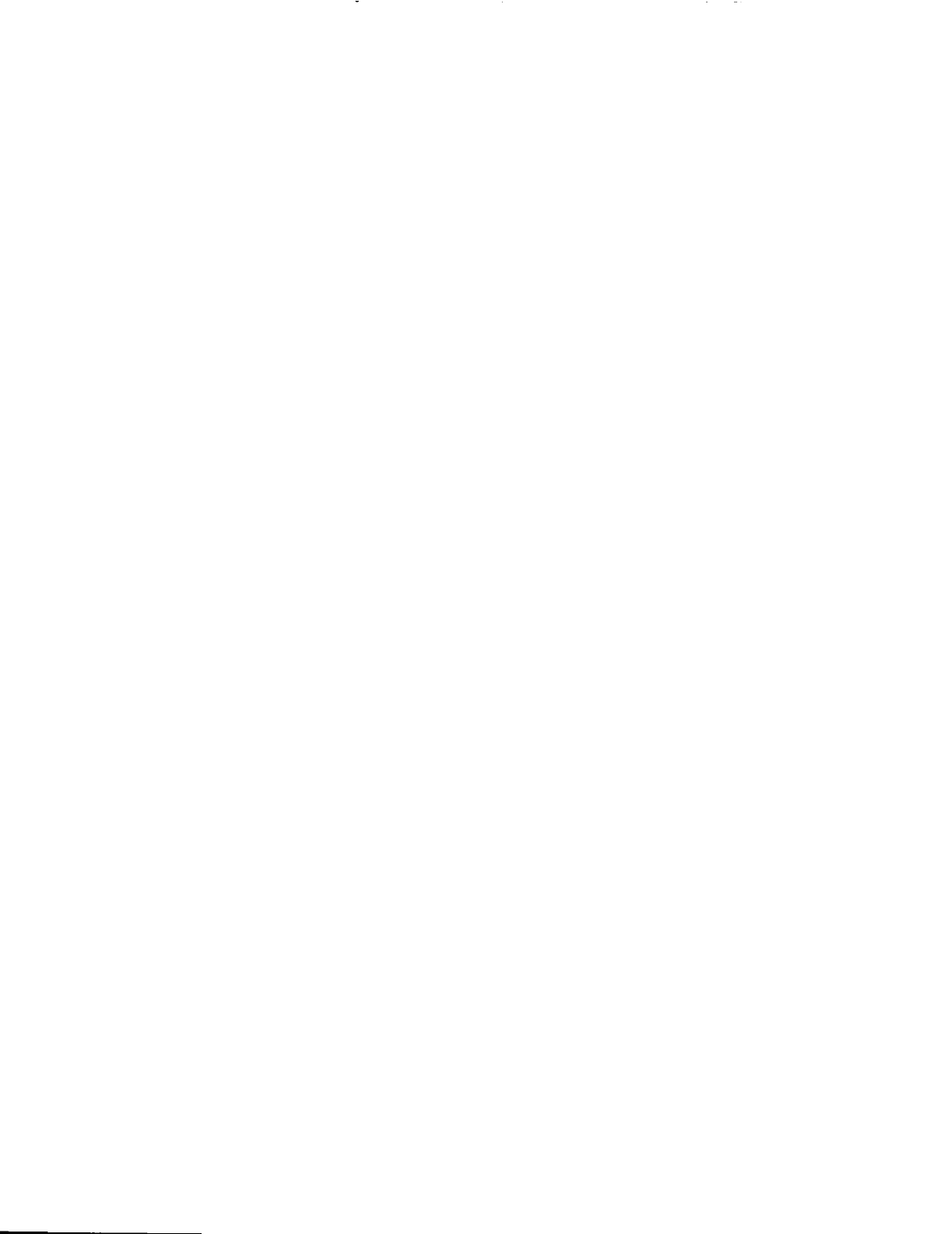- Dead Coco Palms need to be addressed.
- Palm trees need to be trimmed.
- There are no trash cans.

Cocohatchee River Park

- The pilings have been repaired.
- Bathrooms were clean but look old
- Playground equipment needs to be replaced. Staff reported quotes for new equipment have been requested.

Vice-Chairman Brougham requested Staff bring back the Adopt a Park Checklist report.

#### IX. Directors Highlights

**Jeanine McPherson Hogle** gave the following highlights:

- October  $27 Mr.$  McRoberts, a new Regional Manager starts with PAR.
- a A new supervisor, Matt Flagg (intemal transfer) was selected for Eagle Lakes Community Park.
- October  $1 "All for 1" Fitness Center Membership Program begins.$
- October 29 Dedication and renaming of Freedom Park to Fred W. Coyle Freedom Park.
- r October 30 Follow up Meeting for Big Corkscrew Island Regional Park Design Plan Public Meeting will be held at Max Hasse Community Park.

Chairman Olesky asked for an update on the electrical issues at the lmmokalee Fitness Center and if there will be an expansion of the facility.

Jeanine McPherson Hogle responded the facility was currently in the process of upgrading electrical. She stated Annie Alvarez is actively making the facility <sup>a</sup> priority. She noted PAR is looking for funding for an expansion.

Chairman Olesky reported a giant beehive issue at Ann Olesky Park. He voiced concems over work orders submitted that were never addressed and the safety for children until beehive is removed.

Vice-Chairman Brougham was upset the electrical issues had not been resolved. He asked Staff to add item to next months' agenda. He requested Staff provide a report to identify issues reported last spring for the Immokalee Fitness Facility, when the issue was reported, who the issue was assigned to, the current status and when the assignment will be completed. He stated the PARAB should receive an "Action Report" and/or receive a report on why "No Action."

• November 6 – Gordon River Greenway Grand Opening at 8:30 AM.

#### Informational Items - Read only. x.

#### Public Comments/Board Member Comments Public Speakers XL

Michael Seef asked what the plans for Clam Pass Park are for the extension of the boardwalk and for the restrooms in a possible protected area.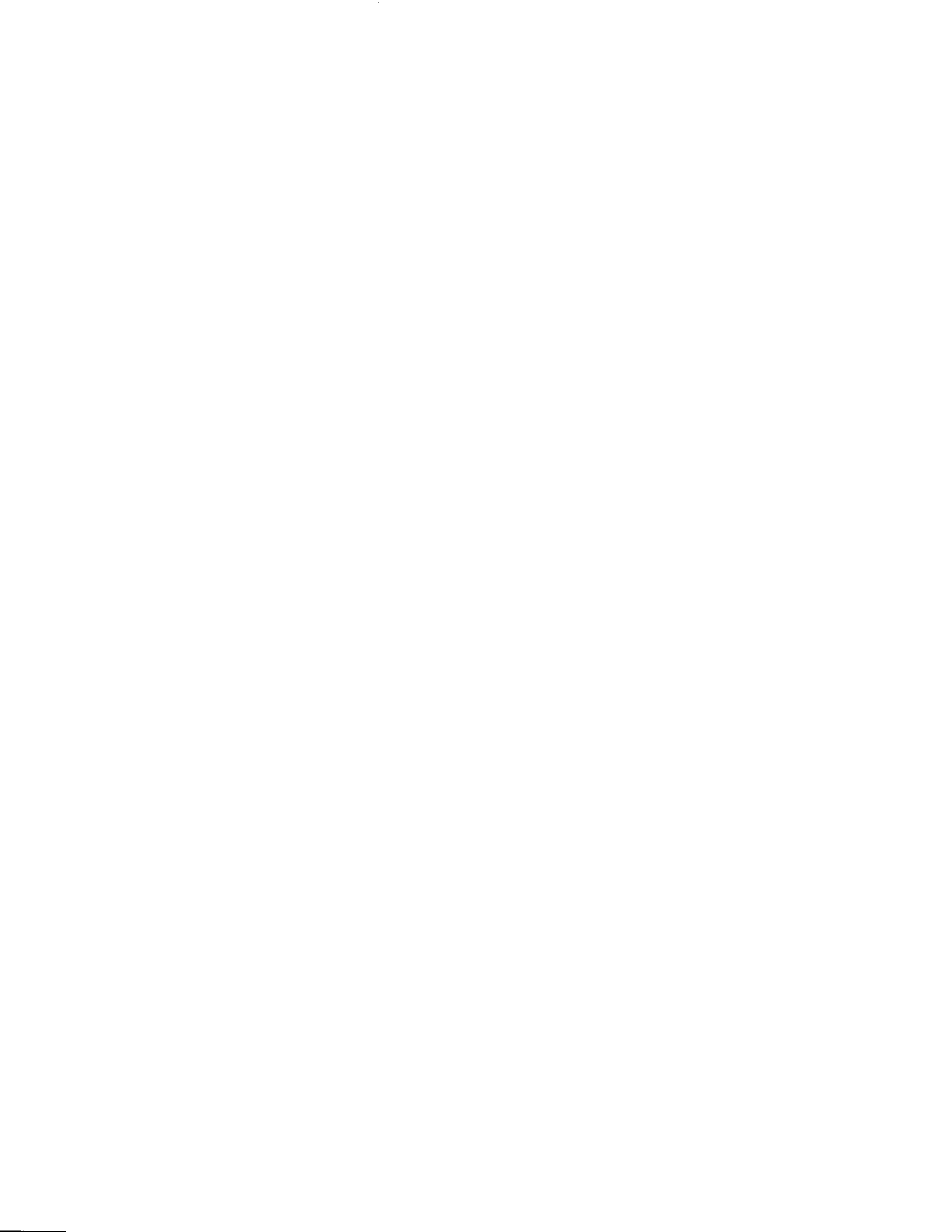Marsha Cravens reported in 2008 during construction plans several groups; including the Conservancy made it clear there were serious objections and concems. She noted the January 2014 plans have been revised but concems are still long standing. She asked how did it come about there are approved RFPs for the construction phase to bid out engineering services.

The Advisory Board wged Marsha Cravens to bring a presentation back to the next meeting.

Vice-Chairman Brougham moved to direct Staff to bring back a full report on Staff actions that have been taken, any BCC direction given, current plans and costs to the next meeting. Second by McMurdo Smith. Motion carried unanimously;  $5 - \theta$ .

Marsha Cravens agreed to give presentation at the next meeting.

Philip DeVille, a charter business owner, spoke in regards to receiving a letter from the County on the new fee policy that would affect his small business. Nancy Olson reported the letter was sent out to commercial permit holders. It was noted the new Fee Policy has not gone into effect yet. Phillip DeVille asked if the PARAB approved the Fee Policy and if they had would they reconsider and reverse the fee back as was previously. He indicated the fee had doubled, almost tripled.

Discussion was made on how the PARAB could go about revisiting the Fee Policy for commercial permit holders. It was decided to wait until the policy is reviewed during the fee cycle.

Vice-Chairman Brougham moved to take no action until this lime next yean Second by Mary Bills. Motion carried unanimously;  $5 - \theta$ .

#### Board Member Comments:

#### McMurdo Smith comments:

He asked for an update on the easement between Seagate and Naples Grande; there is not a bike path and no sidewalks. Residents have to walk through parking lot.

Nancy Olson suggested contacting the Naples Pathway Coalition.

He requested Staff make sure "Meeting Packets" are provided to Board Members at least one week prior to each meeting. Vice-Chairman Brougham concurred.

# McMurdo Smith moved to direct Staff to send PARAB Packets to Members at least one week before meetings, by mail, Fed Ex, etc. Second by Mary Bills. Motion carried unanimously;  $5 - 0$ .

He suggested Staff review presentations prior to actual day of presentation and eive PARAB direction on what PAR needs from the Board, i.e. the PARAB does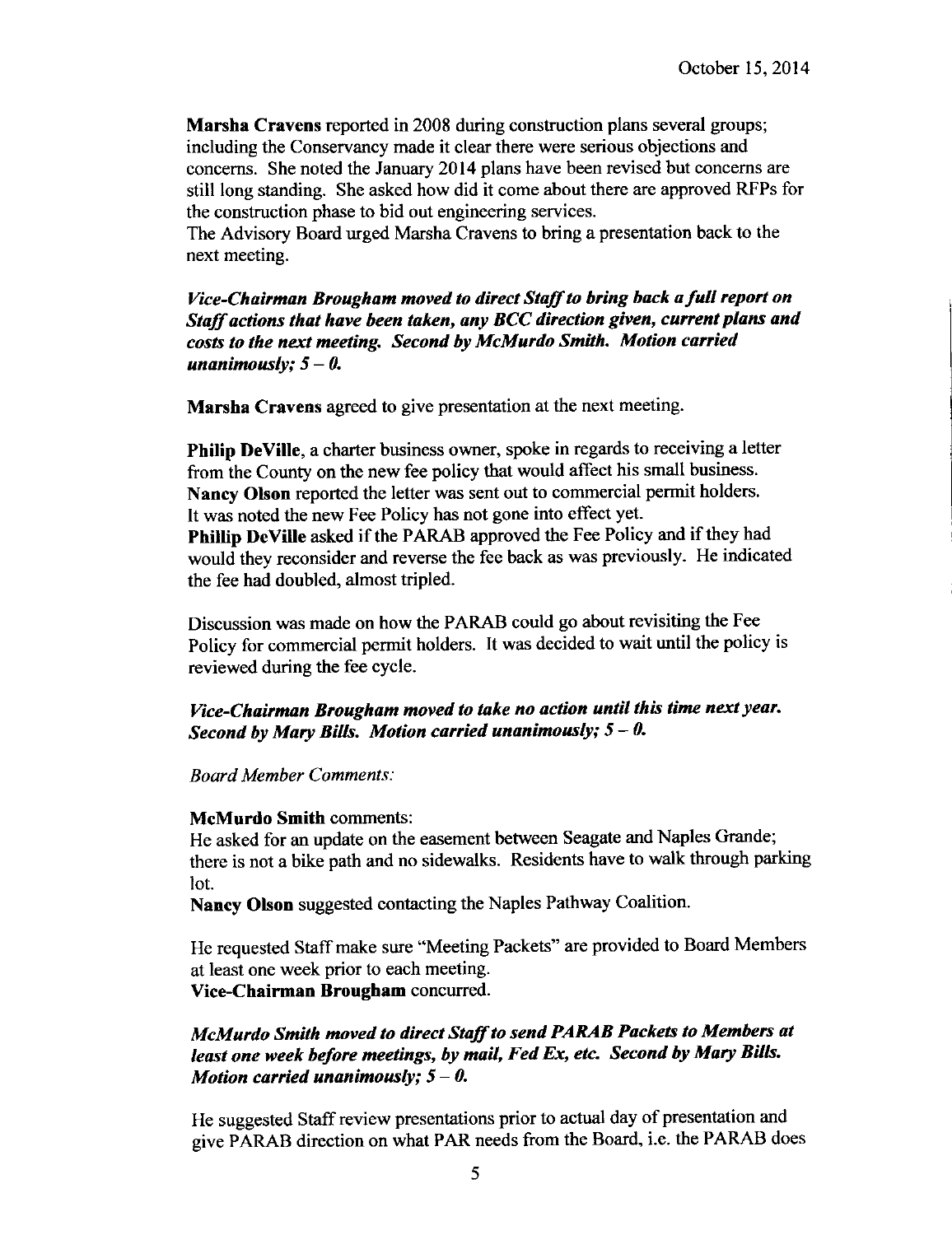$\label{eq:2.1} \frac{1}{\sqrt{2}}\int_{0}^{\infty}\frac{1}{\sqrt{2\pi}}\left(\frac{1}{\sqrt{2\pi}}\right)^{2\alpha} \frac{1}{\sqrt{2\pi}}\int_{0}^{\infty}\frac{1}{\sqrt{2\pi}}\left(\frac{1}{\sqrt{2\pi}}\right)^{\alpha} \frac{1}{\sqrt{2\pi}}\int_{0}^{\infty}\frac{1}{\sqrt{2\pi}}\frac{1}{\sqrt{2\pi}}\frac{1}{\sqrt{2\pi}}\frac{1}{\sqrt{2\pi}}\frac{1}{\sqrt{2\pi}}\frac{1}{\sqrt{2\pi}}\frac{1}{\sqrt{2\pi}}$ 

 $\label{eq:2.1} \frac{1}{\sqrt{2}}\int_{0}^{\infty}\frac{1}{\sqrt{2\pi}}\left(\frac{1}{\sqrt{2\pi}}\right)^{2\alpha} \frac{1}{\sqrt{2\pi}}\int_{0}^{\infty}\frac{1}{\sqrt{2\pi}}\left(\frac{1}{\sqrt{2\pi}}\right)^{\alpha} \frac{1}{\sqrt{2\pi}}\int_{0}^{\infty}\frac{1}{\sqrt{2\pi}}\frac{1}{\sqrt{2\pi}}\frac{1}{\sqrt{2\pi}}\frac{1}{\sqrt{2\pi}}\frac{1}{\sqrt{2\pi}}\frac{1}{\sqrt{2\pi}}\frac{1}{\sqrt{2\pi}}$ 

 $\label{eq:2.1} \frac{1}{\sqrt{2}}\int_{\mathbb{R}^3}\frac{1}{\sqrt{2}}\left(\frac{1}{\sqrt{2}}\right)^2\frac{1}{\sqrt{2}}\left(\frac{1}{\sqrt{2}}\right)^2\frac{1}{\sqrt{2}}\left(\frac{1}{\sqrt{2}}\right)^2\frac{1}{\sqrt{2}}\left(\frac{1}{\sqrt{2}}\right)^2.$